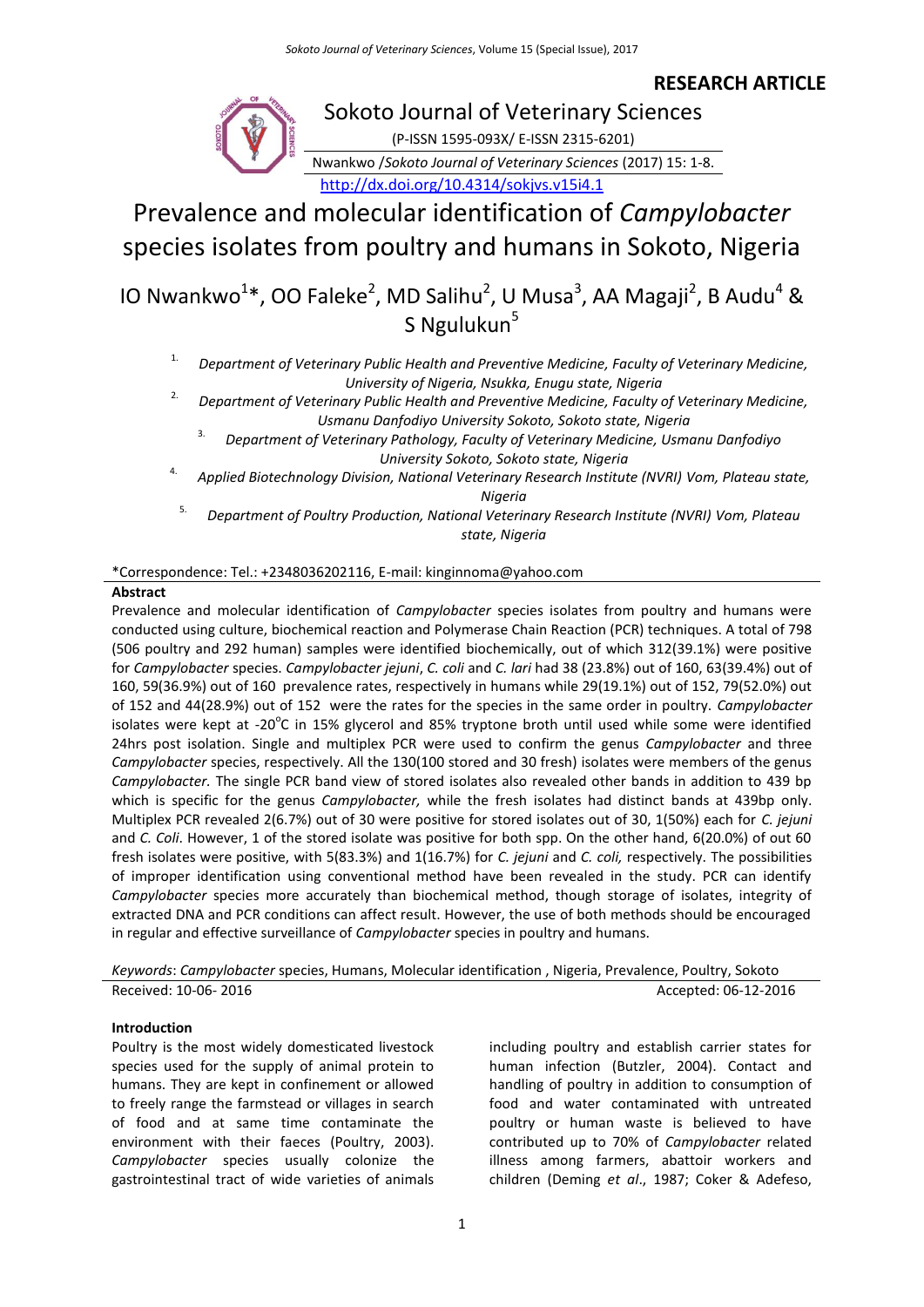1994; Shane 2000; Coker *et al*., 2002). It is assumed that *Campylobacter* contaminates poultry meat during processing; surviving throughout the food chain supply, constitutes a risk to human health and its elimination in the food chain particularly from chicken product is a challenge (Newell & Fearnley, 2003; Workman *et al*., 2005). Species like *C. jejuni, C. coli* and *C. lari*  have been isolated from humans with mild to severe diarrhea and in many food types of animal origin (Jones *et al*., 1931; Altekruse *et al*., 1999; Saenz *et al*., 2000). The absence of food hygiene and sanitation in the abattoirs whereby poultry processors eat uncooked meat during poultry processing, keeping of processed bird on feather wastes and inadequate use of clean water for washing of processed birds may have encouraged the transmission of *Campylobacter* infection to humans (Lawal *et al*., 2013). Other activities like the processing of barbecues and *suya* which are generally accepted delicacy in the study area appear to be a hazardous practice for the infection as they allow easy transfer of bacteria from raw meat to hands and other foods and from these to the mouth.

The public health burdens of *Campylobacter* species still remain unmeasured and information about human infection in the study area is scanty. Few available literature in Nigeria have relied on the use of conventional diagnostic techniques of microscopy, culture and biochemical methods which detect only viable bacteria, and yield isolates that can further be characterized and studied (Engberg *et al*., [2000;](http://www.ncbi.nlm.nih.gov/pmc/articles/PMC3597138/#CR26) Salihu, 2009; Adzitey & Nurul [2011\)](http://www.ncbi.nlm.nih.gov/pmc/articles/PMC3597138/#CR6). However, there is need for improvement in the use of molecular techniques which are more sensitive and specific than the conventional method for further identification and studies (Magistrado *et al.,* [2001;](http://www.ncbi.nlm.nih.gov/pmc/articles/PMC3597138/#CR39) Keramas *et al.,* [2004;](http://www.ncbi.nlm.nih.gov/pmc/articles/PMC3597138/#CR35) Nwankwo, 2015).

The purpose of this work was to determine the prevalence of *Campylobacter* species and to identify some of the *Campylobacter* species isolates from poultry and humans using Polymerase Chain Reaction (PCR) technique.

#### **Materials and Methods**

#### *Sample*

A total of 798 (506 poultry and 292 human) samples were identified biochemically while 130 (100 stored and 30 fresh) isolates were identified with PCR.

#### *Ethical approval*

Ethical clearance was obtained from the Ministry of Health, Usman Farouk Secretariat Sokoto, Sokoto state, prior to the study.

#### *The Study area*

The study was carried out in Sokoto state, which is geographically located in the extreme northwest of Nigeria. It lies between the latitudes  $12^{\circ}$ N to 58°N and longitudes  $4.8^{\circ}$ E to 6.54°E with annual average temperature of  $28.3^{\circ}$ C. It has 4 agricultural zones and 23 Local Government Areas. It shares boundaries with Zamfara state to the East, Republic of Niger to the North and Kebbi state to the West. The state had a human population of 3.7million people with a population density of 97.7 persons per square kilometer (NPC, 2006) and ranked second to Borno state in livestock production with estimated population of indigenous chicken at 3.4 million (RIM, 1992).

#### *The Study design*

The study was carried out with faecal swabs collected from poultry and humans from live bird markets and some hospitals respectively within the selected LGAs of the state. Random and convenience sampling techniques were used in sample collection from poultry and humans respectively. Samples were analyzed biochemically and isolates were kept at -20 $^{\circ}$ C in 15% glycerol and 85% tryptone broth until used. Single and Multiplex PCR were used to confirm the genus *Campylobacter* and three *Campylobacter* species respectively from fresh isolates and those that were stored and recovered after some months in storage.

#### *Sample size determination*

The minimum sample size for this study was determined by the formula  $N=Z^2p(1-p)/d^2$ (Thrusfield, 1999), where N=sample size or number of individual required; Z is the score for a given interval which is 1.96 (S.E) at 95% confidence interval; p is a known or estimated prevalence; and d is (5%) level of precision. Previous work in the study area obtained *Campylobacter* prevalence rate of 38.8% in birds (Salihu *et al.,* 2009) and 20% as estimated in humans in the study area were used for poultry and humans respectively. With the known prevalence, the minimum calculated sample size (n) required for the study in poultry was  $1.96^2$  x 0.39x 0.61/0.05<sup>2</sup> =365, while the minimum sample size required for humans was  $1.96^2 \times 0.20 \times 0.80 / 0.05^2 = 245$ .

#### *Transportation and processing of samples*

The samples were placed in Amies transport media (CMO425, Oxoid) and kept cold in a container with the use of ice block (Butzler, 2004). They were transported to the Veterinary Public Health Laboratory, Faculty of Veterinary Medicine, Usmanu Danfodiyo University, Sokoto for isolation and biochemical identification. They were plated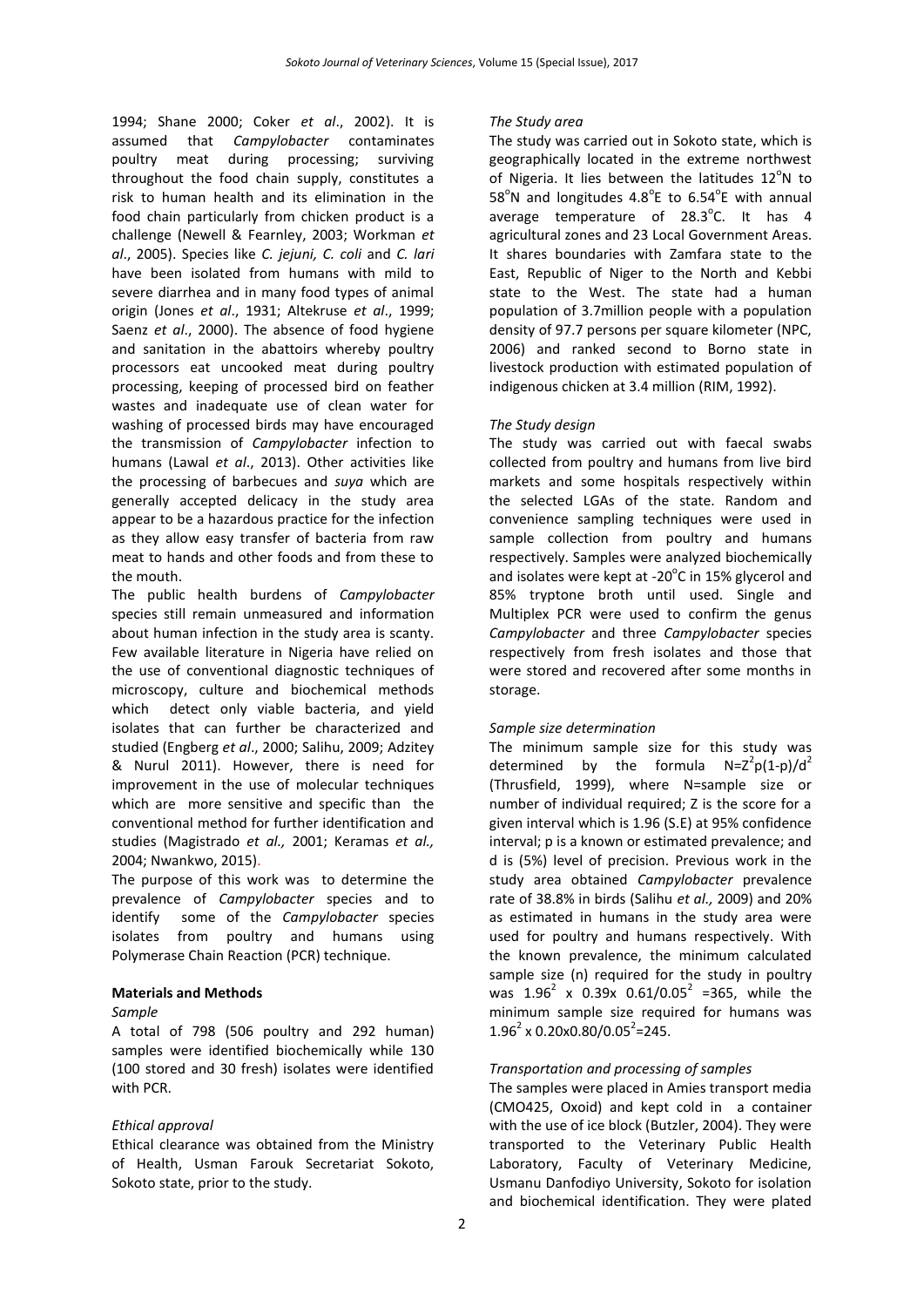directly onto selective media; Modified Charcoal Cefaperazone Deoxycholate Agar (mCCDA) and incubated at  $42^{\circ}$ C for 48hrs under microaerophilic condition generated by Campygen<sup>®</sup> (Oxoid, BR0056) in the anaerobic jar (Atabay & Corry, 1998; Butzler, 2004). Presumptive *Campylobacter* species were confirmed using standard biochemical procedures which included; Oxidase test (Oxiod Cambridge, United kingdom), Catalase test (3% H<sub>2</sub>O<sub>2</sub>Sigma Aldrich, St.Louis, Mo.USA), Hydrogen Sulphide production  $(H_2S)$  in triple sugar iron (TSI) agar test, Hippurate Hydrolysis test, in addition to sensitivity to Cephalothin, Nalidixic acid and Metronidazole using agar disc diffusion method on mCCDA (Barret *et al*., 1988; On & Holmes, 1992; Quinn *et al*., 1994). Identified isolates were stored at -20 $^{\circ}$ C in a storage media (85% Tryptone broth and 15% Glycerol) at the Applied Biotechnology Division, National Veterinary Research Institute, (NVRI) Vom, Jos Nigeria until used.

#### *DNA extraction*

DNA extraction was done using the Qiagen protocol described in DNeasy Blood and Tissue Handbook (2006). However, the suspension was centrifuged at 20,000 x g for 2 min instead of 300 x g for 5 min as recommended. A total of 130 (100 stored and 30 fresh) isolates were processed.

#### *DNA Amplification*

PCR primers (Ingaba Biotec South Africa) which amplify a 439-bp 16S rRNA fragment from the genus *Campylobacter* were used (Moreno *et al*., 2001; Moreno *et al*., 2003) (Table 1).

For *Campylobacter* mono PCR assay, a final reaction volume of 12.5ul was made by the addition of 1.0ul of each sample, 200ng (0.5ul) of each primer, 10mM (0.25ul) of deoxynucleoside triphosphates (dNTPs), 25 mM (0.75  $\mu$ l) of MgCl<sub>2</sub>, (2.5  $\mu$ l) of 10x Greenbuffer, 6.75  $\mu$ l of H<sub>2</sub>0 and 5U/ul (0.25 µl) of *Taq* polymerase (NewEngland Biolabs, Inc., Beverly, Mass). The amplification consisted of an initial DNA denaturing step at 95°C for 5 min, followed by 33-cycle reaction (94°C for1 min, 58°C for 1 min, 72°C for 2 min). The cycling included a final extension step at 72°C for 2 min to ensure full extension of the products (Moreno *et al*., 2001).

The DNA amplification was also done for *Campylobacter* species using multiplex PCR. Master mix which contain 200ng (0.25 µl) of primer Forward and 200ng (0.25 µl) primer Reverse for *C. lari*, 200ng (0.5 µl) primer Forward and 200ng (0.5 µl) Primer Reverse for *C. coli*, 200ng (0.25 µl) primer Forward and 200ng (0.25 µl) primer Reverse for *C. jejuni*, in addition to 4.25 µl H20, 2.5 µl 10x PCR Buffer, 10mM (0.25 µl) dNTPs, 25mM (0.75 µl) Mgcl<sub>2,</sub> 5U/ul (0.25 µl) Tag polymerase and 2.5 µl DNA (Moreno *et al*., 2001). The above mixture was placed in thermocycler set at initial denaturation temperature of  $95^{\circ}$ C for 6min, followed by 30 cycles of annealing temp of 95 $^{\circ}$ C for 30 sec, 59 $^{\circ}$ C for 30 sec, and 72 $^{\circ}$ C for 30 sec, extension at  $72^{\circ}$ C for 7 min and finally stops at 4 o C (Moreno *et al*., 2001).

**Table 1:** Genus *Campylobacter* primer and three *Campylobacter* species primers used in PCR analysis S/NO*Campylobacter* genus/speciesPrimers names Primer sequence 5´to 3´ References

|                     | S/NO Campylopacter genus/species Primers names Primer sequence 5 to 3 | References |
|---------------------|-----------------------------------------------------------------------|------------|
| Genus Campylobacter | Forward primer GGTGTAGGATGAGACTATATA Moreno et al., 2003              |            |
|                     | <b>CAM 220</b>                                                        |            |
|                     | Reverse primer TTCCATCTGCCTCTCCCY                                     |            |
|                     | <b>CAM 659</b>                                                        |            |
| C. jejuni           | Forward primer ACTTCTTTATTGCTTGCTGC Moreno et al., 2001               |            |
|                     | Reverse primer GCCACAACAAGTAAAGAAGC                                   |            |
| C. coli             | Forward primer GTAAAACCAAAGCTTATCGTG Moreno et al., 2001              |            |
|                     | Reverse primer TCCAGCAATAGTGTGCAATG                                   |            |
| C. lari             | Forward primer TAGAGAGATAGCAAAAGAGA Moreno et al., 2001               |            |
|                     | Reverse primer TACACATAATAATCCCACCC                                   |            |

**Source:** Ingaba Biotec, South Africa

| Table 2: Prevalence of Campylobacter species from humans and poultry |  |  |  |  |
|----------------------------------------------------------------------|--|--|--|--|
|----------------------------------------------------------------------|--|--|--|--|

| Sample source | Total sampled | Total $+$ | C. jejuni | C. coli   | C. lari   |
|---------------|---------------|-----------|-----------|-----------|-----------|
|               |               | (%)       | (% )      | (% )      | (%)       |
| <b>Humans</b> | 292           | 160(54.8) | 38(23.8)  | 63(39.1)  | 59(36.9)  |
| Poultry       | 506           | 152(30.0) | 29(19.1)  | 79(52.0)  | 44(28.9)  |
| Total         | 798           | 312(39.1) | 67(21.5)  | 142(45.5) | 103(33.0) |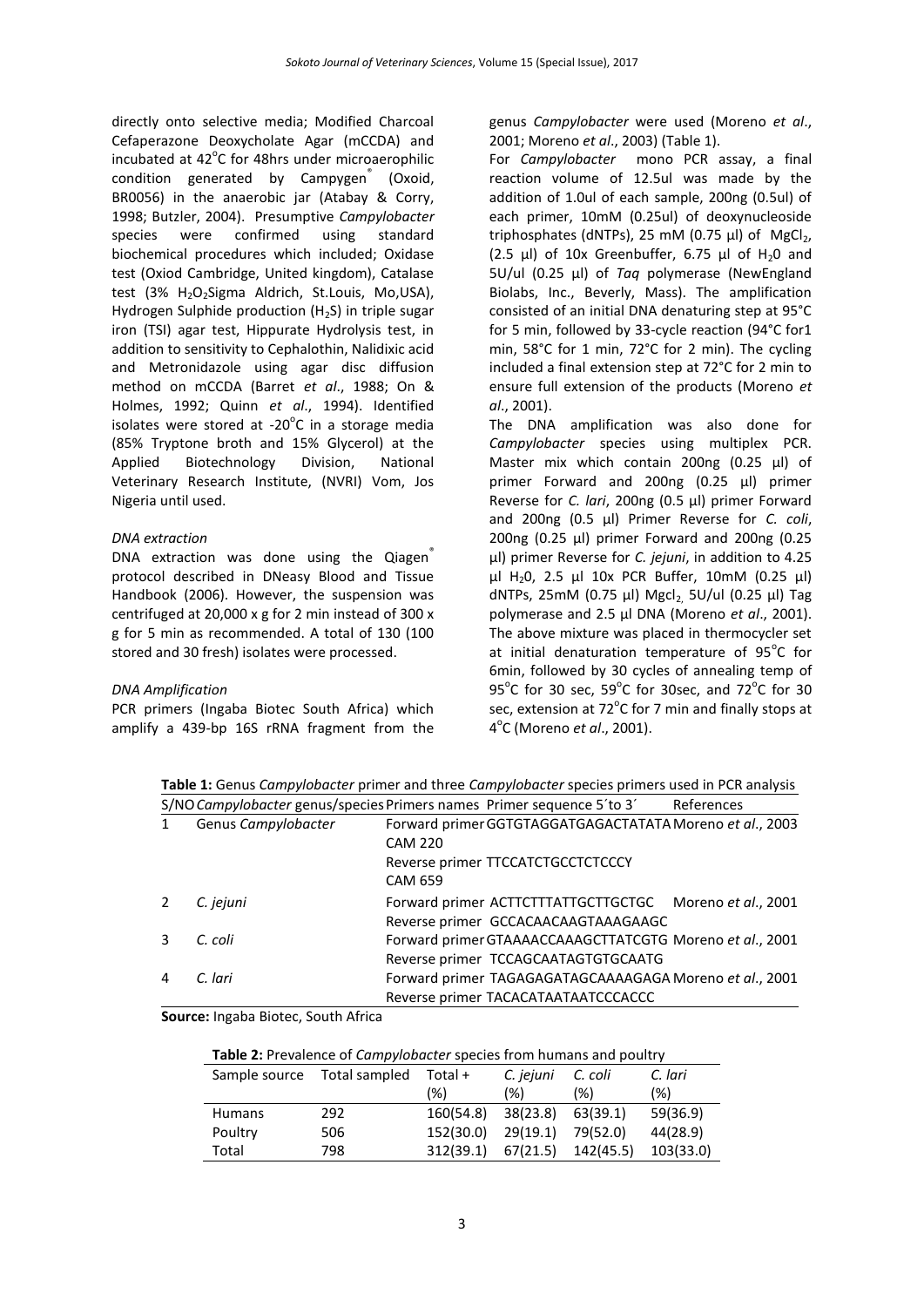

1 2 3 4 5 6 7 8 9 10 11 12 13 14 15 16 17 18 19 20

**Figure 1**: A gel picture of Single PCR detection of the genus *Campylobacter* (Stored samples 1-30) Lane 1, 100bp DNA ladder marker;Lane 15 &17, 250bp DNA ladder marker;Lane 14, *Campylobacter* genus positive control@ 439bp;Lane 13, negative control (Lower view)



**Figure 2**: A gel picture of Single PCR detection of the *genus Campylobacter* (Fresh samples 1-30). Lane 1, 250bp DNA ladder maker; Lane 13, *Campylobacter* positive control (Lower view); Lane 2-17 and 20, (samples1-16 and 19) had distinct bands at 439bp and were positive for *Campylobacter* (Upper view); Lane 2, 5-12, (samples 20, 23-30) had distinct bands at 439bp and were positive for *Campylobacter* (Lower view); Lane 6, 9, 14 and 20 (Upper view) and 5, 6, 7, 8, 10 12 (Lower view) were clearer

#### *Gel Electrophoresis*

Gel electrophoresis was carried out in 1.5g of agarose powder in trisboric Acid/EDTA (TAE) buffer which contained 5 µl of ethidium bromide (5mg/ml) at 120 volts for 40mins. The gel pictures were viewed and documented. Band views of 439, 323, 126 and 251 base pairs (bps) for genus *Campylobacter*, C. *jejuni*, C. *coli* and C. *lari*  respectively were determined. A DNA ladder and positive control were included during electrophoresis.

#### **Results**

*Campylobacter jejuni* strains produced grey, moist flat spreading colonies. *Campylobacter coli* strains tends to be creamy-grey in colour, moist, slightly raised (Oxoid manual). A total of 312 out of 798 (506 poultry and 292 human) (39%) were positive for *Campylobacter* species after biochemical analysis. *Campylobacter jejuni*, *C. coli* and *C. lari* had 38 out of 160 (24%), 63 out of 160 (39%), 59 out of 160 (37%) prevalence rates respectively in humans while 29 out of 152 (18%), 79 out of 152 (53%) and 44 out of 152 (28%) were for the species in the same in poultry (Table 2). A total of 130 (100 stored and 30 fresh) isolates were used in the single PCR while 30 out of the 100 (30%) stored and 30 fresh isolates were used in the multiple PCR. Single PCR identification for both stored and fresh isolates for the genus; *Campylobacter* was 100% positive (Table 3). However, by single PCR, the stored isolates revealed bands at 439 bp which is specific for the genus *Campylobacter* in addition to other unknown multiple bands (Figure 1). On the other hand, the fresh isolates revealed distinct band with sizes of 439 bp with non-specific amplicons (Figure 2). Multiplex PCR analysis for three *Campylobacter* species revealed 2 (7%) positive for *Campylobacter* species in the stored isolates (Table 4). One of the two positive isolates had two bands at 323 and 126 base pairs (bp) which are specific for *C. jejuni* and *C*. *coli* respectively while the other had band at 126 bp (Figure 3). However, the two isolates were identified biochemically as *C. jejuni* and *C. lari* respectively. Furthermore, multiplex PCR of the fresh isolates with clear bands revealed 5 (17%) and 1 (3%) positive for *C*. *jejuni* and *C*. *coli* respectively (Figure 4) while no species was identified in isolates with faint bands.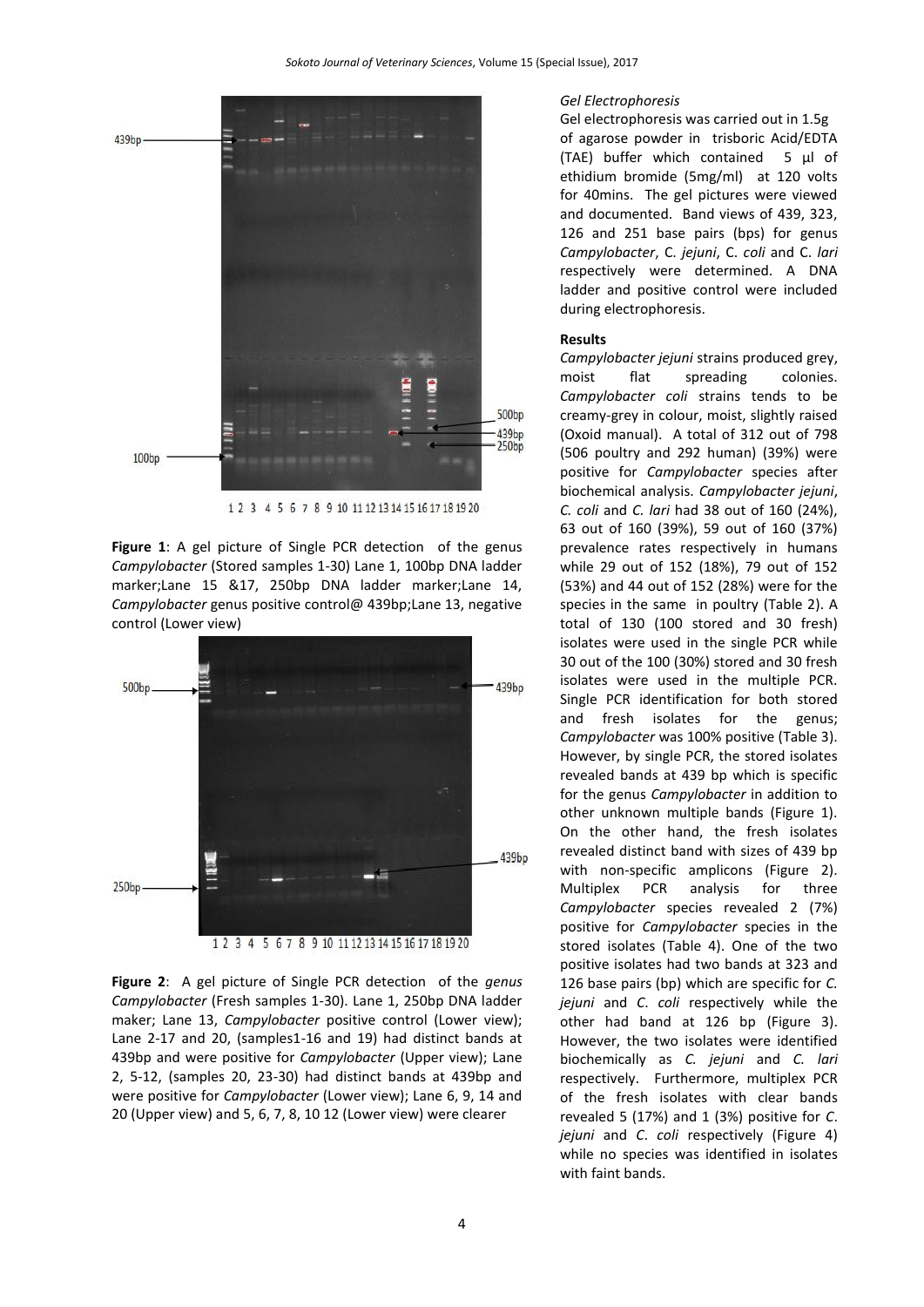|  | Table 3: Single PCR of Campylobacter genus in stored and fresh isolates from poultry and humans |  |
|--|-------------------------------------------------------------------------------------------------|--|
|--|-------------------------------------------------------------------------------------------------|--|

| <b>Isolates</b> | Total analyzed | Total $+$ (%) | Total $ (\%)$ |  |
|-----------------|----------------|---------------|---------------|--|
| Stored          | 100            | 100 (100)     |               |  |
| Fresh           | 30             | 30(100)       |               |  |
| Total           | 130            | 130(100)      |               |  |

**Table 4:** Multiplex PCR for detection of three *Campylobacter* species in stored and fresh isolates from poultry and humans

| <b>Isolates</b> | Total analyzed | Total + $(%)$ | C.jejuni (%) | C.coli (%) | $C$ .lari $(%)$ |
|-----------------|----------------|---------------|--------------|------------|-----------------|
| Stored          | 30             | 2(6.7)        | 1(50.0)      | 2(100.0)   |                 |
| Fresh           | 30             | 6(20.0)       | 5(83.3)      | 1(16.7)    |                 |
| Total           | 60             | 8(13.3)       | 6(75.0')     | 3(37.5)    |                 |

Note: One stored isolate was positive for both *C. jejuni* and *C .coli*



**Figure 3**: A gel picture of Multiplex PCR detection of *Campylobacter* species (Stored samples 1-30). Lane 1 and 20. 100bp DNA ladder marker; Lane 12, *C. jejuni* positive control. 323 bp (upper view); Lane 5, negative control (lower view);Lane 4, (sample 17) had two bands at 126bp and 323bp specific for *C. coli* and *C. jejuni* respectively (Upper view) Lane 17, (sample 22) had one band at 323bp specific for *C. jejuni* (Lower view)



**Figure 4**: A gel picture of Multiplex PCR detection of *Campylobacter*  species fresh samples (Genus; *Campylobacter* with clear bands) Lane 1 and 12, 100bp DNA ladder marker; Lane Lane 2 and 3, (samples 5 and 8) were negative for *Campylobacter species*. Lane 4 (sample 19) was positive for *C. jejuni* Lane 5, (sample 23) was negative for *Campylobacter* species Lane 6, (sample 24) was positive for *C. coli*; Lane 7-10, (samples 25-28) were positive for *C. jejuni*; Lane 11, *C. coli*

#### **Discussion**

*Campylobacter* species have been detected with different prevalence rates in poultry and humans in Sokoto state, Nigeria. Poultry may have contributed to the high prevalence in humans as birds are usually raised at backyard of different households and presented for sale and slaughter at live bird markets where they share same environment with bird sellers. Humans in the study area are at risk of gastroenteritis since the most common bacterial causes of infectious intestinal disease, *C. coli* and *C. jejuni* have been identified (Altekruse *et al*., 1999; Coker *et al*., 2002; Uaboi-Egbenni *et al*., 2008). The *Campylobacter* species prevalence rates in humans were in agreement with the rates recorded in the work of Gwimi *et al.* (2015) in a neighboring state of Kebbi, Nigeria where *C. coli* was higher in occurrence than other species. However, the findings disagreed with studies that revealed *C. jejuni* as the most common species of *Campylobacter* in humans in Spain and Nigeria (Saenz *et al*., 2000; Ohanu & Offune 2009). On the other hand, the higher prevalence rate of *C. coli* than *C. jejuni* agreed with the rate in the work of Wieczoreck *et al*. (2012) in Poland but is not in concordance with studies where *C. jejuni* was more than other species in poultry in Nigeria and Washington, D.C (Cuiwei *et al*., 2001; Salihu *et al*., 2009). Differences and similarities in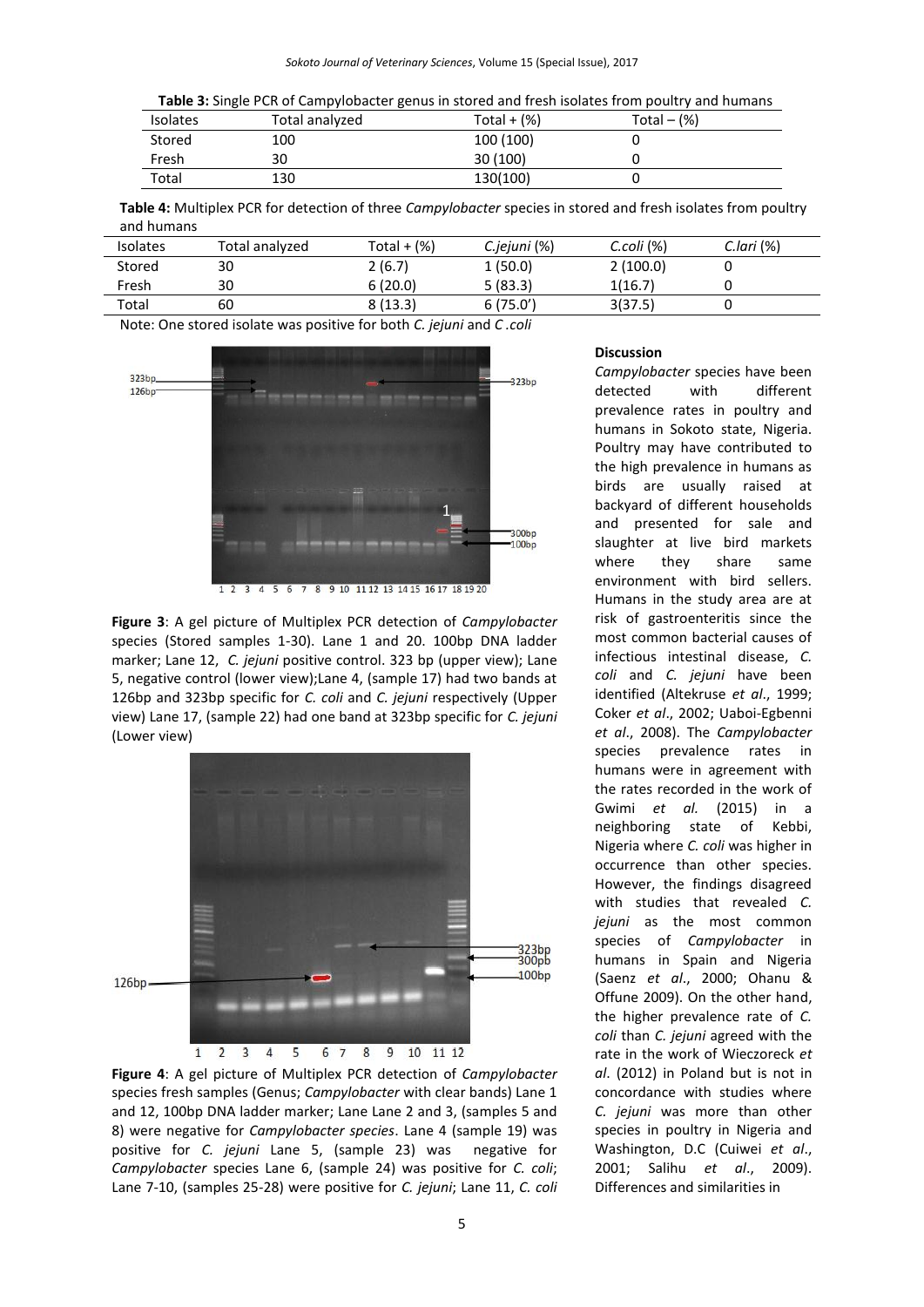#### positive control

prevalence rates have been associated with the sample size, geographical location and season of isolation (Mary *et al*., 2004; Nwankwo *et al*., 2016). The use of Polymerase Chain Reaction (PCR) as a very rapid and highly sensitive molecular diagnostic technique than the conventional method in the detection of *Campylobacter* infections in poultry and humans has not been proven satisfactorily in the study (Magistrado *et al.,* [2001;](http://www.ncbi.nlm.nih.gov/pmc/articles/PMC3597138/#CR39) Keramas *et al*., [2004\)](http://www.ncbi.nlm.nih.gov/pmc/articles/PMC3597138/#CR35). However, the result of the stored isolates which did not give good picture of DNA band compared to that of fresh isolates suggested the possibilities of contamination during storage. Since isolates are often stored for use in PCR when the necessary reagents are not available, an optimal temperature of -80°C has been suggested for their survival and conservation. Studies have showed that PCR can be used to directly detect *Campylobacter* spp., in the presence of other contaminating bacteria (Magistrado *et al*., [2001;](http://www.ncbi.nlm.nih.gov/pmc/articles/PMC3597138/#CR39) Abulreesh *et al.,* [2010\)](http://www.ncbi.nlm.nih.gov/pmc/articles/PMC3597138/#CR3). The identification of *C. jejuni* and *C. coli* in one isolate and *C. coli* in another isolate which were biochemically identified as *C. jejuni* and *C.lari* respectively has further revealed the possibilities of contamination and improper identification or wrong interpretation of conventional phenotypic result (Adzitey & Corry, [2011\)](http://www.ncbi.nlm.nih.gov/pmc/articles/PMC3597138/#CR4). This observation was in agreement with the work of Siemer *et al. (*2005) where 12% isolates originally identified as *C*. *coli* by phenotypic method were actually *C*.

#### **References**

- Abulreesh HH, Paget TA & Goulder R (2010). Exploration of waterfowl-*Campylobacter*environment interrelationships at amenity ponds. In: *Water microbiology: types, analysis and disease-causing micro organisms* (*Lustenko A, Palahniuk V, editors*) Nova Science Publishing, New York. Pp 315–320.
- Adzitey F & Corry JA (2011). Comparison between hippurate hydrolysis and multiplex PCR for differentiating *C. coli* and *C. jejuni*. *Tropical Life Science Research*, **22**(1): 57– 64.
- Adzitey F & Nurul H (2011). *Campylobacter* in poultry: incidences and possible control measures. *Research Journal of Microbiology,* doi: 10.3923/jm.2011.182.192.
- [Adzitey](http://www.ncbi.nlm.nih.gov/pubmed/?term=Adzitey%20F%5Bauth%5D) [F,](http://www.ncbi.nlm.nih.gov/pubmed/?term=Huda%20N%5Bauth%5D) Nurul H [& Gulam RRA \(](http://www.ncbi.nlm.nih.gov/pubmed/?term=Ali%20GR%5Bauth%5D)2013). Molecular techniques for detecting and typing of bacteria, advantages and application to foodborne pathogens isolated from ducks. *Biotech*, **3**(2): 97–107.
- Altekruse SF, Stern NJ, Fields PI & Swerdlow DL (1999). *Campylobacter jejuni*: An

*jejuni* with the use of molecular method. The bright and faint bands showed in the multiplex PCR of fresh samples might be a reflection of the DNA content and the result of samples with faint bands is an indication that viable *Campylobacter* species could not sometime be detected by PCR due to the decrease of DNA content. However, the integrity of recovered DNA can be validated on a 2% gel before use in PCR. Furthermore, the sensitivity and performance of PCR analysis can also be inhibited by components of DNA extraction solution, concentration of the PCR mixtures (primers, DNA templates, dNTP's an  $Mg^{2+}$ ), temperature and cycling conditions (Rossen *et al*., [1992;](http://www.ncbi.nlm.nih.gov/pmc/articles/PMC3597138/#CR57) Linton *et al*., 1997; Wilson, [1997;](http://www.ncbi.nlm.nih.gov/pmc/articles/PMC3597138/#CR71) Wassenaar & Newell [2000\)](http://www.ncbi.nlm.nih.gov/pmc/articles/PMC3597138/#CR70).

The higher isolation rate of *C. jejuni* than *C. coli*  and no *C. lari* in the Multiplex PCR of fresh samples was in agreement with similar result obtained with the use of the same diagnostic technique for *Campylobacter* species (Boonmar *et al*., [2007\)](http://www.ncbi.nlm.nih.gov/pmc/articles/PMC3597138/#CR1). However, the challenges of contamination can be resolved with a better choice of molecular method like Real- time PCR which also has the benefit of quantitative application (Cobo, 2012). The use of both the conventional and molecular methods are essential in regular and effective surveillance of *Campylobacter* species since isolates that were identified biochemically, can be confirmed and studied further with molecular technique (Adzitey & Corry [2011;](http://www.ncbi.nlm.nih.gov/pmc/articles/PMC3597138/#CR4) Adzitey *et al*., 2013).

> emerging food borne pathogen. *Emerging Infectious Disease*, **5**(1): 28-35.

- Atabay HL & Corry JEL (1998). The isolation and prevalence of *Campylobacters* from the dairy using a variety of methods. *Journal of Applied Microbiol*ogy, **84**(5): 733-740.
- Barrett TJ, Patton CM & Morris GK (1988). Differentiation of *Campylobacter* species using phenotypic characterization. *Journal of Labouratory and Medicine*, **19**(2): 96- 102.
- Boonmar S, Yingsakmongkon S, Songserm T, Hanhaboon P & Passadurak W (2007). Detection of *Campylobacter* in duck using standard culture method and multiplex polymerase chain reaction. *Southeast Asian Journal of Tropical Medicine and Public Health*, **38**(4): 728–731.
- Butzler JP (2004). *Campylobacter*, from obscurity to celebrity. *Clinical Microbiology and Infection*, **10**(10): 868-876.
- Cobo F (2012). Application of Molecular Diagnostic Techniques for Viral Testing. *Open Virology Journal*, **6**(1): 104–114.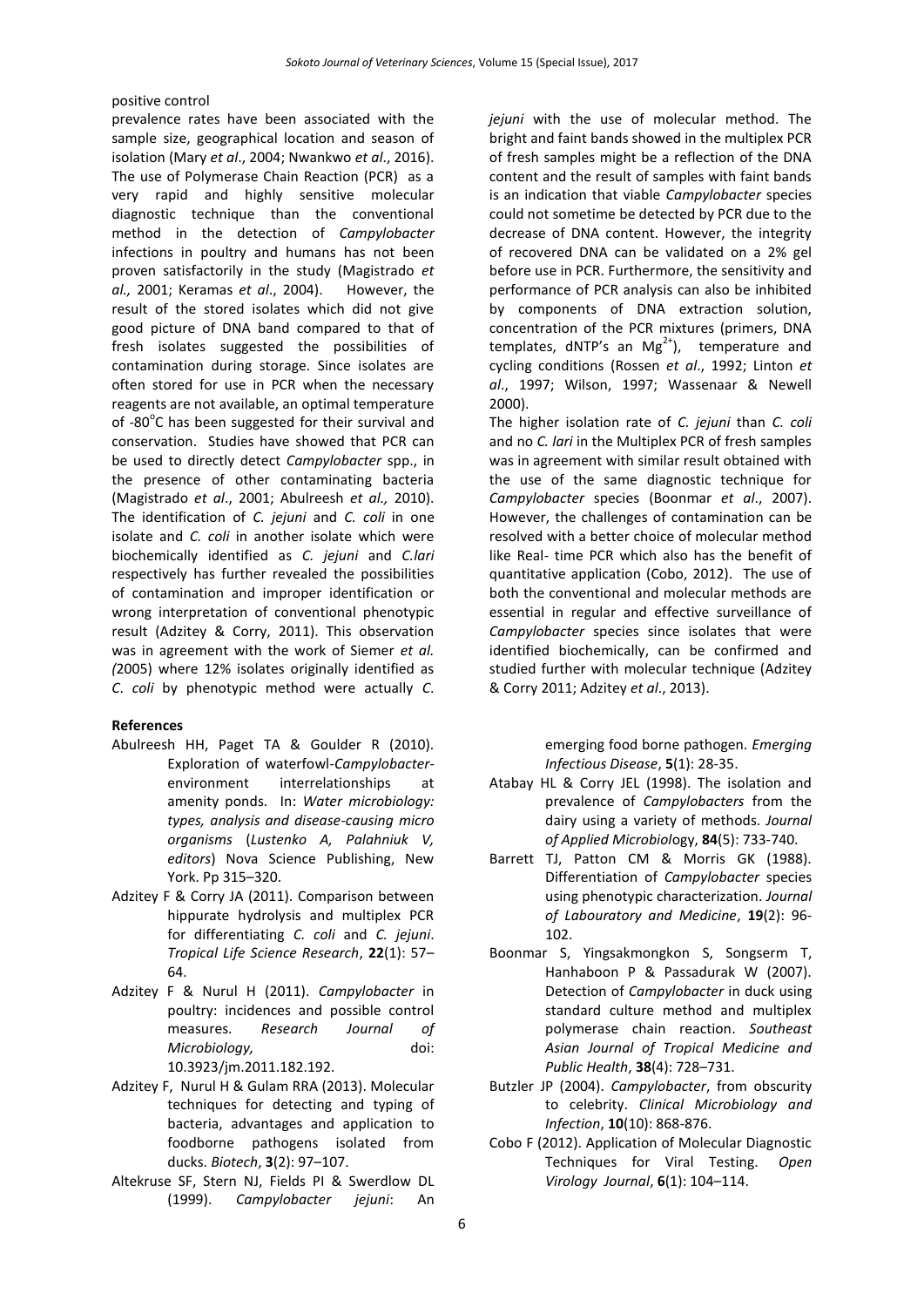- Coker AO & Adefeso AO (1994). The changing patterns of *Campylobacter jejuni/coli* in Lagos, Nigeria after ten years. *East African Medical Journal*, **71**(7): 437-440.
- Coker AO, Isokpehi RD, Thomas RN, Amisu KO & Obi CL (2002). Human campylobacteriosis in developing countries. *Emerging Infectious Diseases*, **8**(3): 237-244.
- [Cuiwei Z,](http://aem.asm.org/search?author1=Cuiwei+Zhao&sortspec=date&submit=Submit) [Beilei G,](http://aem.asm.org/search?author1=Beilei+Ge&sortspec=date&submit=Submit) [Juan De V,](http://aem.asm.org/search?author1=Juan+De+Villena&sortspec=date&submit=Submit) [Robert S,](http://aem.asm.org/search?author1=Robert+Sudler&sortspec=date&submit=Submit) [Emily Y,](http://aem.asm.org/search?author1=Emily+Yeh&sortspec=date&submit=Submit) [Shaohua Z,](http://aem.asm.org/search?author1=Shaohua+Zhao&sortspec=date&submit=Submit) [David GW,](http://aem.asm.org/search?author1=David+G.+White&sortspec=date&submit=Submit) [Wagner](http://aem.asm.org/search?author1=David+Wagner&sortspec=date&submit=Submit) D & [Jianghong M](http://aem.asm.org/search?author1=Jianghong+Meng&sortspec=date&submit=Submit) (2001). Prevalence of *Campylobacter* spp.*, Escherichia coli*, and *Salmonella* Serovars in Retail Chicken, Turkey, Pork, and Beef from the Greater Washington, D.C., Area. *Applied Environmental Microbiology*, **67**(12): 5431-5436.
- Deming MS, Tauxe RV, Blake PA, Dixon SE, Fowler BS, Jones TS, Lockamy EA, Patton CM & Sikes RO (1987). *Campylobacter* enteritis at a University: transmission from eating Chickens and from Cats. *American Journal of Epidemiology*, **126**(3): 526-534.
- DNeasy Blood and Tissue Handbook (2006). *Purification of RNA/DNA (Spin Protocol)*. 23-25. [www.qiagen.com,](http://www.qiagen.com/) retrieved 06-08- 2014.
- Engberg J, On SLW, Harrington CS & Gerner-Smidt P (2000). Prevalence of *Campylobacter, Arcobacter, Helicobacter* and *Sutterella* spp. in human faecal samples as estimated by re-evaluating of isolation methods for *Campylobacters*. *Journal of Clinical Microbiology*, **38**(1): 286–291.
- Gwimi PB, Faleke OO, Salihu MD, Magaji AA, Abubakar MB, Nwankwo IO, & Ibitoye EB (2015). Prevalence of *Campylobacter* species in faecal samples of pigs and humans from Zuru Kebbi state, Nigeria. *International Journal of One Health,* **1**,1-5.
- Jones FS, Orcutt M & Little RB (1931). Vibros (Vibrio jejuni, n.sp) associated with intestinal disorder of cows and calves. *Journal of Experimental Medicine*, **53**(6): 853-863.
- Keramas G, Bang DD, Lund M, Madsen M, Bunkenborg H, Telleman P & Christensen CBV (2004). Use of culture, PCR analysis and DNA microarrays for detection of *Campylobacter jejuni* and *Campylobacter coli* from chicken faeces. *Journal of Clinical Microbiology*, **47**(9): 3985–3991.
- Lawal MK, Bello M, Kwaga JKP & Raji MA (2013). Evaluation of physical facilities and processing operation of major abattoirs in North- Western states of Nigeria. *Sokoto Journal of Veterinary Sciences*, **11** (1): 56- 61.
- Linton D, Lawson AJ, Owen RJ & Stanley J (1997). PCR detection, identification to species level, and fingerprinting of *Campylobacter jejuni* and *Campylobacter coli* direct from diarrheic samples. *Journal of Clinical Microbiology*, **35**(10): 2568-2572.
- Magistrado P, Carcia M & Raymundo A (2001). Isolation and polymerase chain reactionbase detection of *Campylobacter jejuni* and *Campylobacter coli* from poultry in Philippines. *International Journal of Food Microbiology*, **70**(1-2): 194–206.
- Mary EP, Christiansen L, Steen MW**,** Madsen EH & Wegener HC (2004). Effects of Climate on Incidence of *Campylobacter* spp. in Humans and Prevalence in Broiler Flocks in Denmark. *Applied Environmental Microbiology*, **70** (12): 7474–7480.
- Moreno Y, Herna´ndez M, Ferru´s MA, Alonso JL, Botella S, Montes R & Herna´ndez J (2001). Direct detection of thermotolerant *Campylobacters* in chicken products by PCR and in situ hybridization. *Research in Microbiology*, **152**(6): 577–582.
- MorenoY, Botella S, Luis Alonso J, Ferru´s MA, Herna'ndez M & Herna'ndez J (2003). Specific Detection of *Arcobacter* and *Campylobacter* Strains in Water and Sewage by PCR and Fluorescent In Situ Hybridization. *Applied Environmental Microbiology*, **69** (2): 1181–1186.
- Newell DG & Fearnley C (2003). Sources of *Campylobacter* colonization in Broiler chicken. *Applied Environmental Microbiolology*, **69**(8): 4343-4351.
- NPC (National Population Commission) (2006). Sokoto state censors statistical tables, Sokoto state censors statistical tables, [www.population.gov.ng/190-sokoto,](http://www.population.gov.ng/190-sokoto) retrieved 23-03-2013.
- Nwankwo IO (2015). Epidemiology of *Campylobacter* species in Poultry and Human in Sokoto state. PhD Thesis, Department of Veterinary Public Health and Preventive Medicine, Faculty of Veterinary Medicine Usmanu Danfodiyo University Sokoto. Pp 42-52.
- Nwankwo IO, Faleke OO, Salihu MD, Magaji AA, Musa U, Garba J & Ibitoye EB (2016). Detection and viability of *Campylobacter*  species isolates from different species of poultry and humans in Sokoto state, Nigeria. *International Journal of One Health,* doi 10.14202/IJOH.2016.
- [Ohanu ME](http://www.ncbi.nlm.nih.gov/pubmed/?term=Ohanu%20ME%5BAuthor%5D&cauthor=true&cauthor_uid=22010500) & [Offune J](http://www.ncbi.nlm.nih.gov/pubmed/?term=Offune%20J%5BAuthor%5D&cauthor=true&cauthor_uid=22010500) (2009). The prevalence of *Campylobacter* in childhood diarrhoea in Enugu state of Nigeria, *[Journal of](http://www.ncbi.nlm.nih.gov/pubmed/22010500)  [Communicable Disease](http://www.ncbi.nlm.nih.gov/pubmed/22010500)*. **41**(2): 117-120.